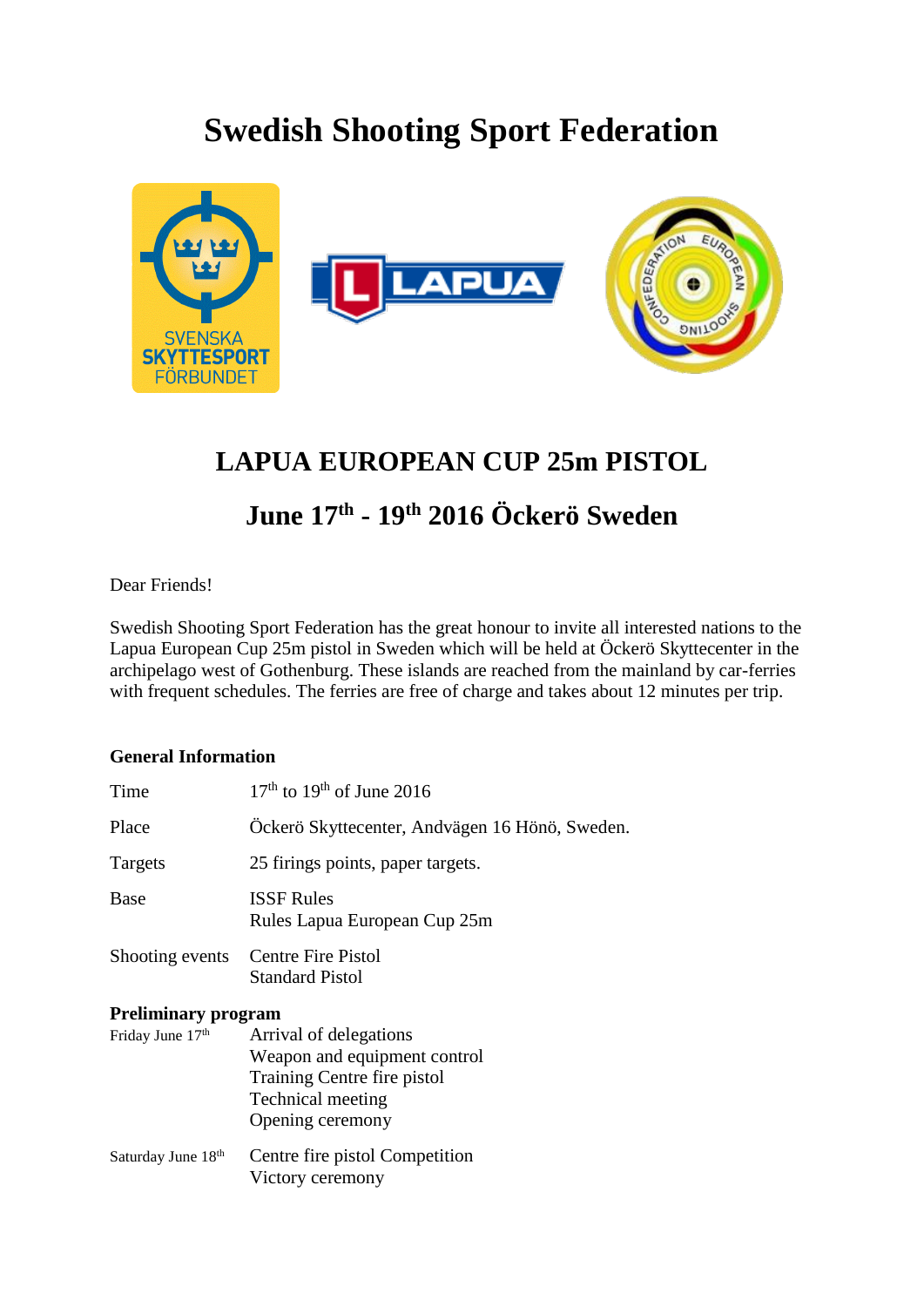|                         | <b>Training Standard pistol</b><br>Barbeque evening                                                                                                                                                                                                                                                                                    |  |  |  |
|-------------------------|----------------------------------------------------------------------------------------------------------------------------------------------------------------------------------------------------------------------------------------------------------------------------------------------------------------------------------------|--|--|--|
| Sunday June 19th        | <b>Standard pistol Competition</b><br><b>Victory Ceremony</b><br>Closing ceremony<br>Departure of the delegations                                                                                                                                                                                                                      |  |  |  |
| Definitive program      |                                                                                                                                                                                                                                                                                                                                        |  |  |  |
|                         | The final program is delivered to the nations after the receipt of the<br>preliminary entry form.                                                                                                                                                                                                                                      |  |  |  |
| <b>Accommodation</b>    |                                                                                                                                                                                                                                                                                                                                        |  |  |  |
|                         | We have made preliminary hotel reservations for all participants, jury<br>members and also for accompanies.                                                                                                                                                                                                                            |  |  |  |
| <b>Rate for rooms</b>   | Scandic Hotell Backadal, Bäckebolsvägen, +46 31 751 50 00<br>?? EURO per person and night including breakfast.<br>4-bed room<br>?? EURO per person and night including breakfast.<br>3- bed room<br>?? EURO per person and night including breakfast.<br>Twin room<br>?? EURO per person and night including breakfast.<br>Single room |  |  |  |
|                         | Contact information for accommodation: Zenitha Bjuhr +46 705 56 03 19<br>or <u>zenitha.bjuhr@telia.com</u> (email).<br>Room rate include breakfast, service charge taxes and VAT. We will<br>confirm your reservation.                                                                                                                 |  |  |  |
| <b>Transportation</b>   | Shuttle between Hotel and shooting range will be provided free of charge.<br>Transportation between Airport to archipelago will be charged with 15<br>EURO per person for one way.                                                                                                                                                     |  |  |  |
| Lunch                   | Lunch will be served at the shooting range. The lunch is 10 EURO per day<br>and has to be ordered in the final registration (final entry form).                                                                                                                                                                                        |  |  |  |
| <b>Barbeque evening</b> |                                                                                                                                                                                                                                                                                                                                        |  |  |  |
|                         | Saturday evening a barbeque will be arranged at Öckerö Skyttecenter. Fee<br>per person is 15 EURO (drinks are not included). The barbeque has to be<br>ordered in the final registration (final entry form).                                                                                                                           |  |  |  |
| <b>Entry Fees</b>       | Per shooter per event 75 EURO.                                                                                                                                                                                                                                                                                                         |  |  |  |
| <b>Custom clearance</b> |                                                                                                                                                                                                                                                                                                                                        |  |  |  |
|                         | Shooters from Denmark, Finland and Norway have to declare their<br>weapons and ammunition to Swedish Customs before travelling to Sweden.<br>This service can be found at Tullverkets website.                                                                                                                                         |  |  |  |
|                         | http://www.tullverket.se/sokordao/tjanster/vapendeklaration.4.4ab1598c11<br>632f3ba92800010780.html                                                                                                                                                                                                                                    |  |  |  |
|                         | Shooters from other countries must have a special police permit to bring<br>weapons and ammunition in and out of Sweden. The organizing committee<br>will send you the needed form. One form for every group of shooters<br>passing the border at the same time. There is a police service fee of 80                                   |  |  |  |